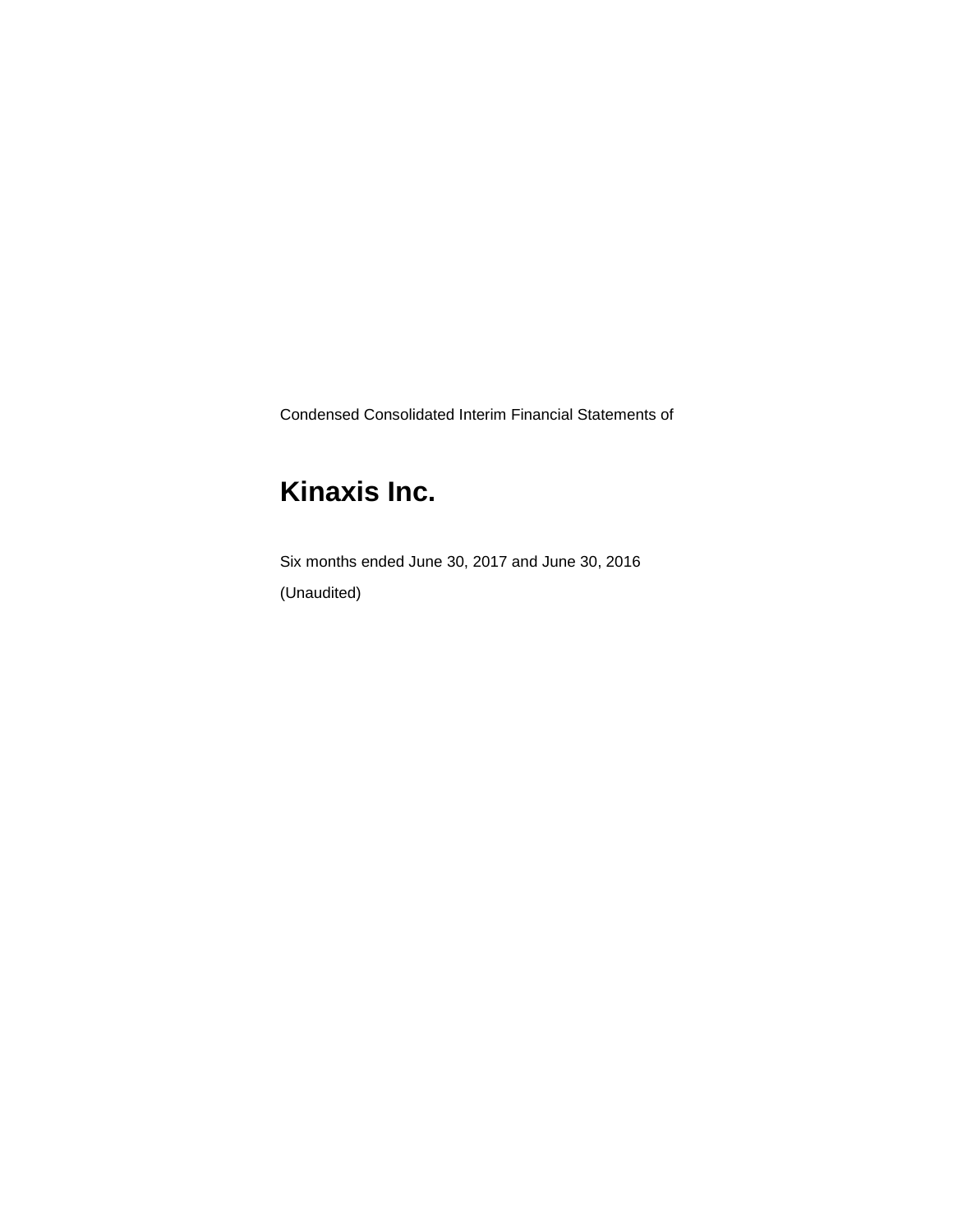Condensed Consolidated Interim Statements of Financial Position

As at June 30, 2017 and December 31, 2016 (Expressed in thousands of U.S. dollars) (Unaudited)

|                                                                                                                        | <b>June 30,</b><br>2017 | December 31,<br>2016 |
|------------------------------------------------------------------------------------------------------------------------|-------------------------|----------------------|
| <b>Assets</b>                                                                                                          |                         |                      |
| Current assets:                                                                                                        |                         |                      |
| Cash and cash equivalents                                                                                              | \$<br>150,425           | \$<br>127,910        |
| Trade and other receivables (note 5)                                                                                   | 21,928                  | 23,820               |
| Investment tax credits receivable                                                                                      |                         | 1,583                |
| Investment tax credits recoverable                                                                                     | 1,597                   | 755                  |
| Prepaid expenses                                                                                                       | 3,105                   | 3,333                |
|                                                                                                                        | 177,055                 | 157,401              |
| Non-current assets:                                                                                                    |                         |                      |
| Property and equipment (note 4)                                                                                        | 10,769                  | 10,652               |
| Deferred tax assets                                                                                                    | 189                     | 239                  |
|                                                                                                                        | \$<br>188,013           | \$<br>168,292        |
| Liabilities and Shareholders' Equity<br><b>Current liabilities:</b><br>Trade payables and accrued liabilities (note 6) | \$<br>9,679             | \$<br>10,495         |
| Deferred revenue                                                                                                       | 57,828                  | 55,458               |
|                                                                                                                        | 67,507                  | 65,953               |
| Non-current liabilities:                                                                                               |                         |                      |
| Lease inducement                                                                                                       |                         | 18                   |
| Deferred revenue                                                                                                       | 11,668                  | 13,198               |
| Deferred tax liability                                                                                                 | 1,097                   | 1,412                |
|                                                                                                                        | 12,765                  | 14,628               |
| Shareholders' equity:                                                                                                  |                         |                      |
| Share capital (note 7)                                                                                                 | 105,524                 | 97,164               |
| <b>Contributed surplus</b>                                                                                             | 16,599                  | 13,924               |
| Accumulated other comprehensive loss                                                                                   | (390)                   | (519)                |
| <b>Deficit</b>                                                                                                         | (13,992)                | (22, 858)            |
|                                                                                                                        | 107,741                 | 87,711               |
|                                                                                                                        | \$<br>188,013           | \$<br>168,292        |

See accompanying notes to condensed consolidated interim financial statements.

On behalf of the Board of Directors:

*(signed) Douglas Colbeth* Director *(signed) John (Ian) Giffen* Director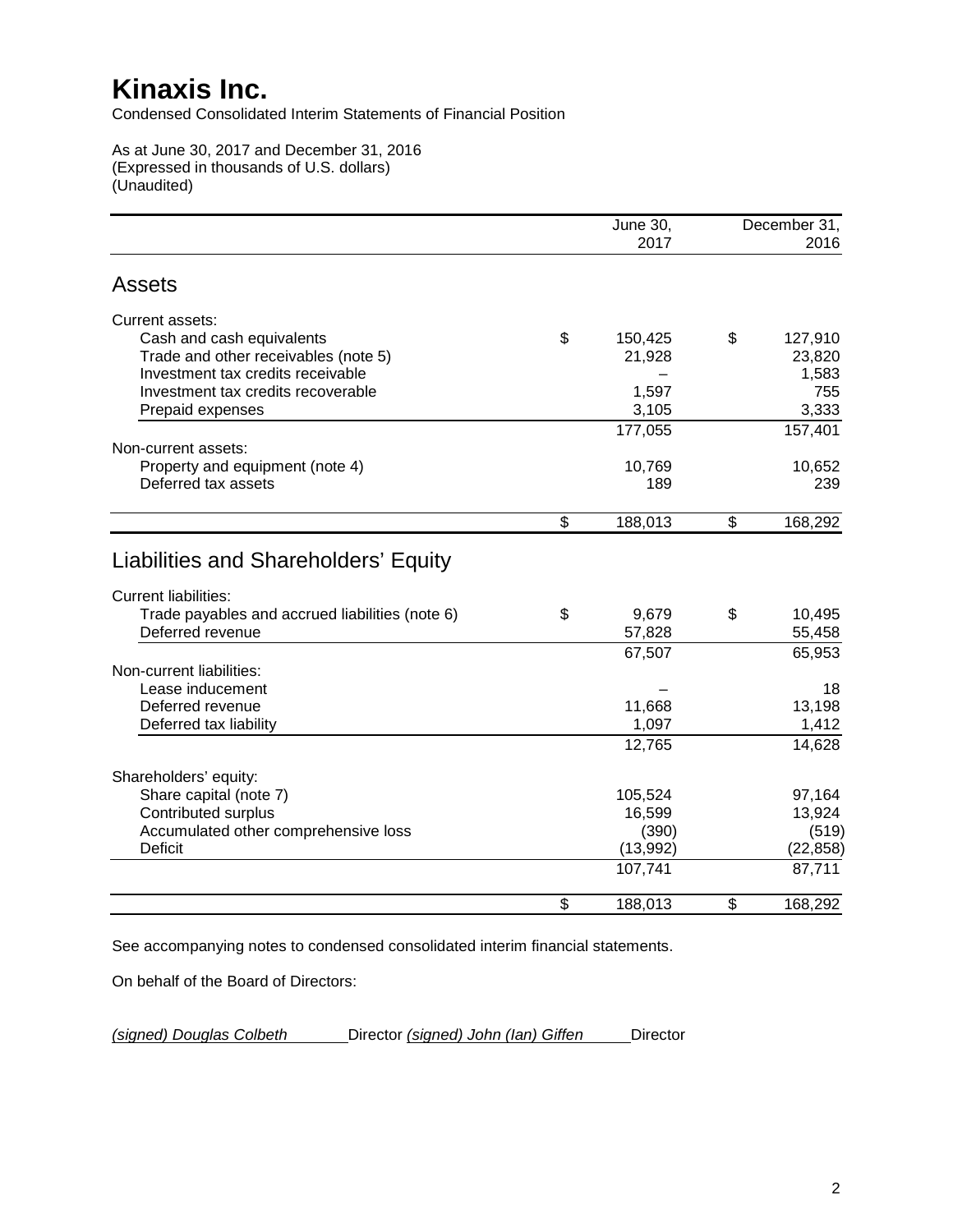Condensed Consolidated Interim Statements of Comprehensive Income

For the three and six months ended June 30, 2017 and 2016 (Expressed in thousands of U.S. dollars, except share and per share data) (Unaudited)

|                                                                                                          |              | For the three months |                         |            |                         | For the six months |
|----------------------------------------------------------------------------------------------------------|--------------|----------------------|-------------------------|------------|-------------------------|--------------------|
|                                                                                                          |              | ended June 30,       |                         |            |                         | ended June 30,     |
|                                                                                                          | 2017         | 2016                 |                         | 2017       |                         | 2016               |
| Revenue (note 9)                                                                                         | \$<br>32,866 | \$<br>28,734         | \$                      | 65,408     | \$                      | 55,766             |
| Cost of revenue                                                                                          | 9,985        | 8,713                |                         | 20,362     |                         | 16,818             |
| Gross profit                                                                                             | 22,881       | 20,021               |                         | 45,046     |                         | 38,948             |
| Operating expenses:<br>Selling and marketing                                                             | 7,367        | 7,783                |                         | 14,298     |                         | 13,762             |
| Research and development (note 10)                                                                       | 5,874        | 4,736                |                         | 12,097     |                         | 9,473              |
| General and administrative                                                                               | 3,255        | 2,623                |                         | 7,265      |                         | 5,628              |
|                                                                                                          | 16,496       | 15,142               |                         | 33,660     |                         | 28,863             |
| Other income (expense):                                                                                  | 6,385        | 4,879                |                         | 11,386     |                         | 10,085             |
| Foreign exchange (loss) gain                                                                             | (12)         | (188)                |                         | (23)       |                         | 78                 |
| Net finance income                                                                                       | 310          | 59                   |                         | 477        |                         | 133                |
|                                                                                                          | 298          | (129)                |                         | 454        |                         | 211                |
| Profit before income taxes                                                                               | 6,683        | 4,750                |                         | 11,840     |                         | 10,296             |
| Income tax expense (note 11)                                                                             | 1,043        | 1,510                |                         | 2,974      |                         | 3,687              |
| Profit                                                                                                   | 5,640        | 3,240                |                         | 8,866      |                         | 6,609              |
| Other comprehensive income (loss)                                                                        |              |                      |                         |            |                         |                    |
| Items that are or may be reclassified<br>subsequently to profit or loss:<br>Foreign currency translation |              |                      |                         |            |                         |                    |
| differences - foreign operations                                                                         | (17)         | 73                   |                         | 129        |                         | 134                |
| Total comprehensive income                                                                               | \$<br>5,623  | \$<br>3,313          | $\overline{\mathbb{S}}$ | 8,995      | $\overline{\mathbf{S}}$ | 6,743              |
| Basic earnings per share                                                                                 | \$<br>0.22   | \$<br>0.13           | \$                      | 0.35       | $\mathbb{S}$            | 0.27               |
| Weighted average number of basic<br>Common Shares (note 8)                                               | 25,331,522   | 24,570,593           |                         | 25,188,312 |                         | 24,508,111         |
| Diluted earnings per share                                                                               | \$<br>0.21   | \$<br>0.13           | \$                      | 0.34       | \$                      | 0.26               |
| Weighted average number of diluted<br>Common Shares (note 8)                                             | 26,523,749   | 25,900,028           |                         | 26,427,595 |                         | 25,825,290         |

See accompanying notes to condensed consolidated interim financial statements.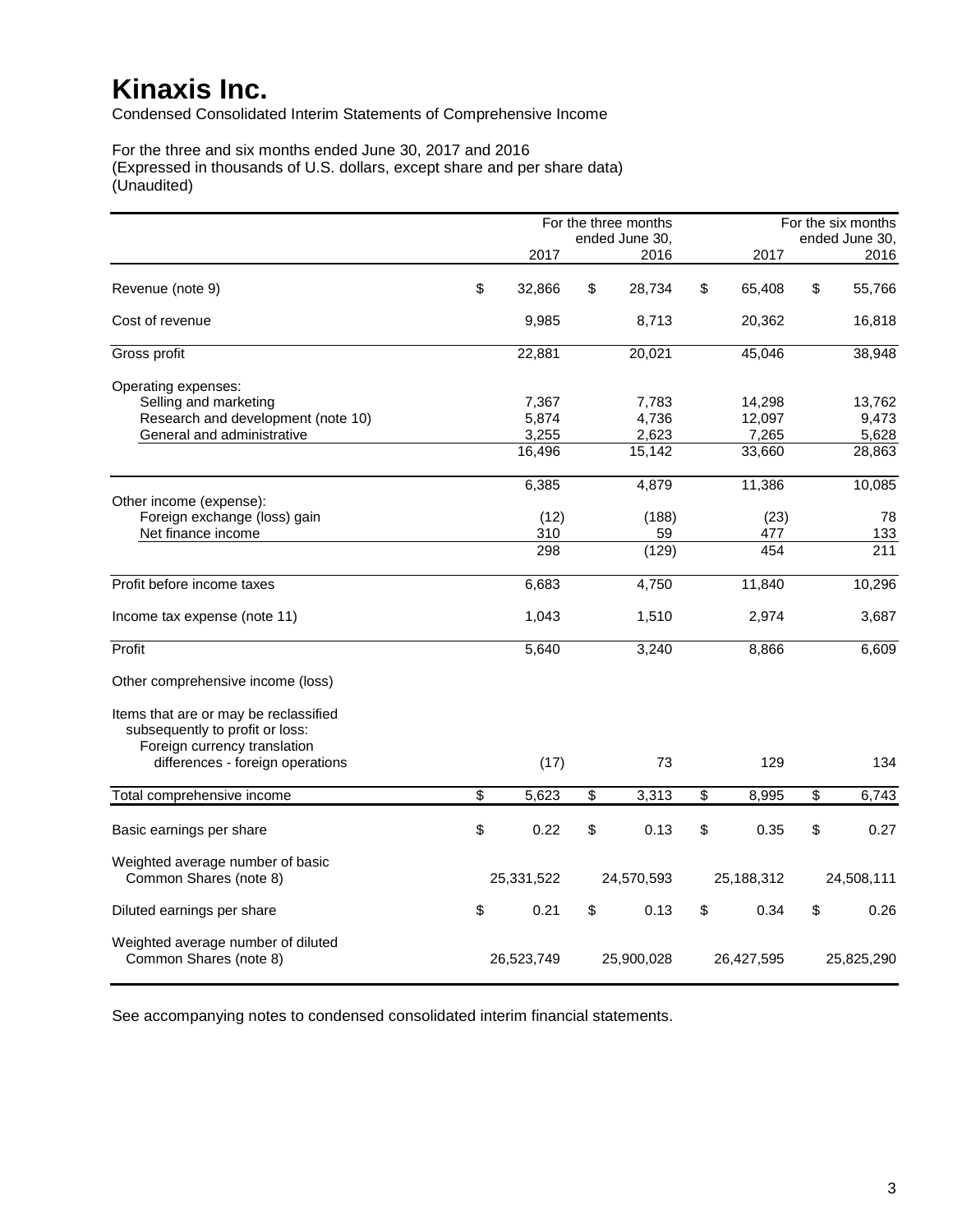Condensed Consolidated Interim Statements of Changes in Shareholders' Equity

For the six months ended June 30, 2017 and 2016 (Expressed in thousands of U.S. dollars) (Unaudited)

|                                  |         |              | Accumulated<br>other |                 |               |
|----------------------------------|---------|--------------|----------------------|-----------------|---------------|
|                                  | Share   | Contributed  | comprehensive        |                 |               |
|                                  | capital | surplus      | loss                 | Deficit         | Total equity  |
| Balance, December 31, 2015<br>\$ | 90,808  | \$<br>8,873  | \$<br>(474)          | \$<br>(33,603)  | \$<br>65,604  |
| Profit                           |         |              |                      | 6,609           | 6,609         |
| Other comprehensive income       |         |              | 134                  |                 | 134           |
| Total comprehensive income       |         |              | 134                  | 6,609           | 6,743         |
| Share options exercised          | 2,614   | (846)        |                      |                 | 1,768         |
| Share based payments (note 7)    |         | 4,130        |                      |                 | 4,130         |
| Total shareholder transactions   | 2,614   | 3,284        |                      |                 | 5,898         |
| Balance, June 30, 2016<br>\$     | 93,422  | \$<br>12,157 | \$<br>(340)          | \$<br>(26, 994) | \$<br>78,245  |
| Balance, December 31, 2016<br>\$ | 97,164  | \$<br>13,924 | \$<br>(519)          | \$<br>(22, 858) | \$<br>87,711  |
| Profit                           |         |              |                      | 8,866           | 8,866         |
| Other comprehensive income       |         |              | 129                  |                 | 129           |
| Total comprehensive income       |         |              | 129                  | 8,866           | 8,995         |
| Share options exercised          | 8,360   | (2, 438)     |                      |                 | 5,922         |
| Share based payments (note 7)    |         | 5,113        |                      |                 | 5,113         |
| Total shareholder transactions   | 8,360   | 2,675        |                      |                 | 11,035        |
| \$<br>Balance, June 30, 2017     | 105,524 | \$<br>16,599 | \$<br>(390)          | \$<br>(13, 992) | \$<br>107,741 |

See accompanying notes to condensed consolidated interim financial statements.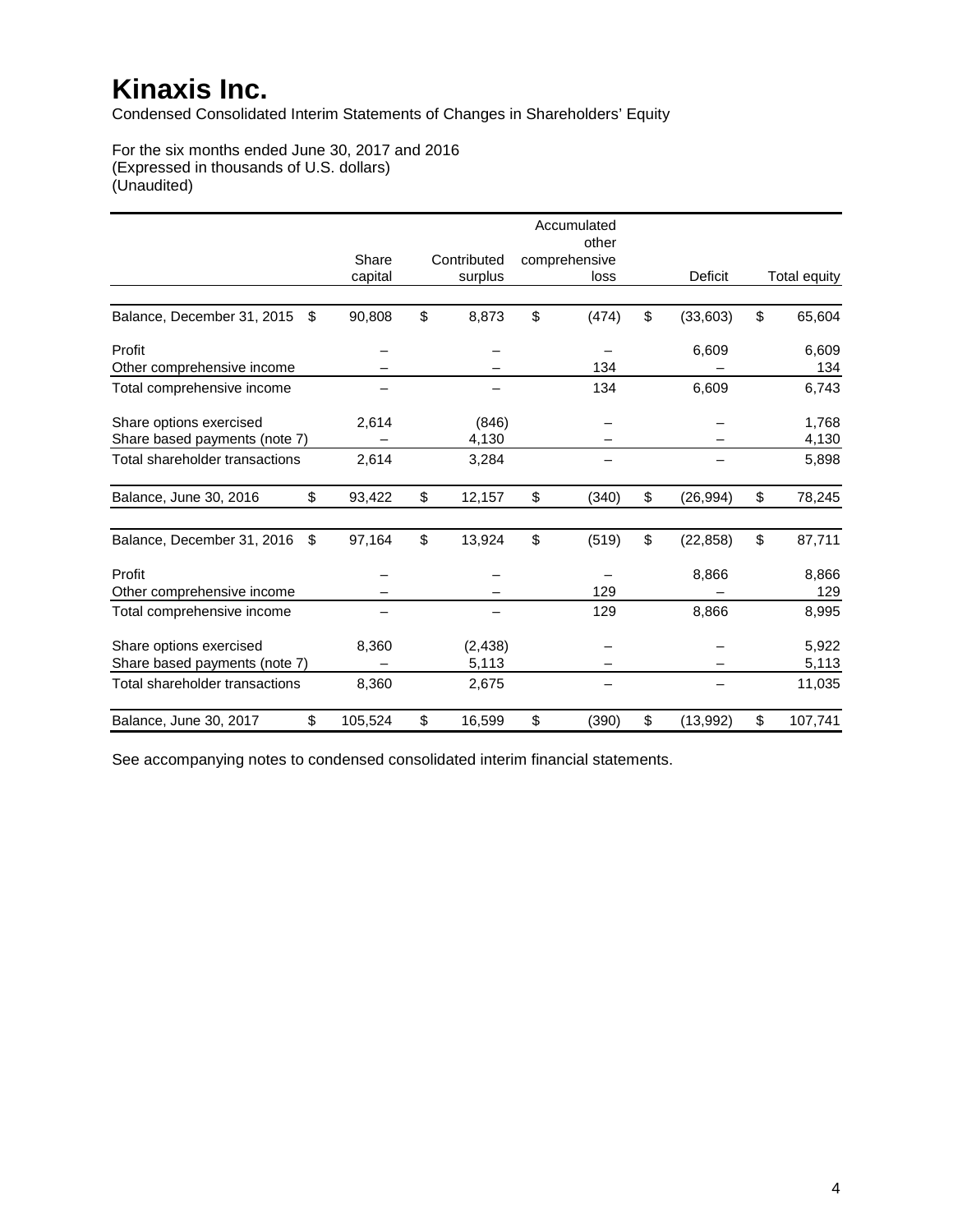Condensed Consolidated Interim Statements of Cash Flows

For the three and six months ended June 30, 2017 and 2016 (Expressed in thousands of U.S. dollars) (Unaudited)

|                                                        |               | For the three months<br>ended June 30, |               | For the six months<br>ended June 30, |
|--------------------------------------------------------|---------------|----------------------------------------|---------------|--------------------------------------|
|                                                        | 2017          | 2016                                   | 2017          | 2016                                 |
| Cash flows from operating activities:                  |               |                                        |               |                                      |
| Profit                                                 | \$<br>5,640   | \$<br>3,240                            | \$<br>8.866   | \$<br>6,609                          |
| Items not affecting cash:                              |               |                                        |               |                                      |
| Depreciation of property and equipment (note 4)        | 818           | 543                                    | 1,606         | 1,063                                |
| Share-based payments (note 7)                          | 2,397         | 1,850                                  | 5,113         | 4,130                                |
| Amortization of lease inducement                       | (4)           | (11)                                   | (18)          | (22)                                 |
| Investment tax credits recoverable                     | (1,051)       | 122                                    | (842)         | 544                                  |
| Income tax expense                                     | 1,043         | 1,510                                  | 2,974         | 3,687                                |
| Change in operating assets and liabilities (note 12)   | (168)         | (218)                                  | 3.166         | 525                                  |
| Income taxes paid                                      | (1, 156)      | (276)                                  | (3,087)       | (989)                                |
|                                                        | 7,519         | 6,760                                  | 17,778        | 15,547                               |
| Cash flows used in investing activities:               |               |                                        |               |                                      |
| Purchase of property and equipment (note 4)            | (1,327)       | (2,055)                                | (1,644)       | (2, 413)                             |
| Cash flows from financing activities:                  |               |                                        |               |                                      |
| Common shares issued on exercise of stock options      | 1,952         | 1,395                                  | 5,922         | 1,768                                |
| Increase in cash and cash equivalents                  | 8,144         | 6,100                                  | 22,056        | 14,902                               |
| Cash and cash equivalents, beginning of period         | 141,989       | 108.348                                | 127,910       | 99,390                               |
|                                                        | 292           | 388                                    | 459           | 544                                  |
| Effects of exchange rates on cash and cash equivalents |               |                                        |               |                                      |
| Cash and cash equivalents, end of period               | \$<br>150,425 | \$<br>114,836                          | \$<br>150,425 | \$<br>114,836                        |

See accompanying notes to condensed consolidated interim financial statements.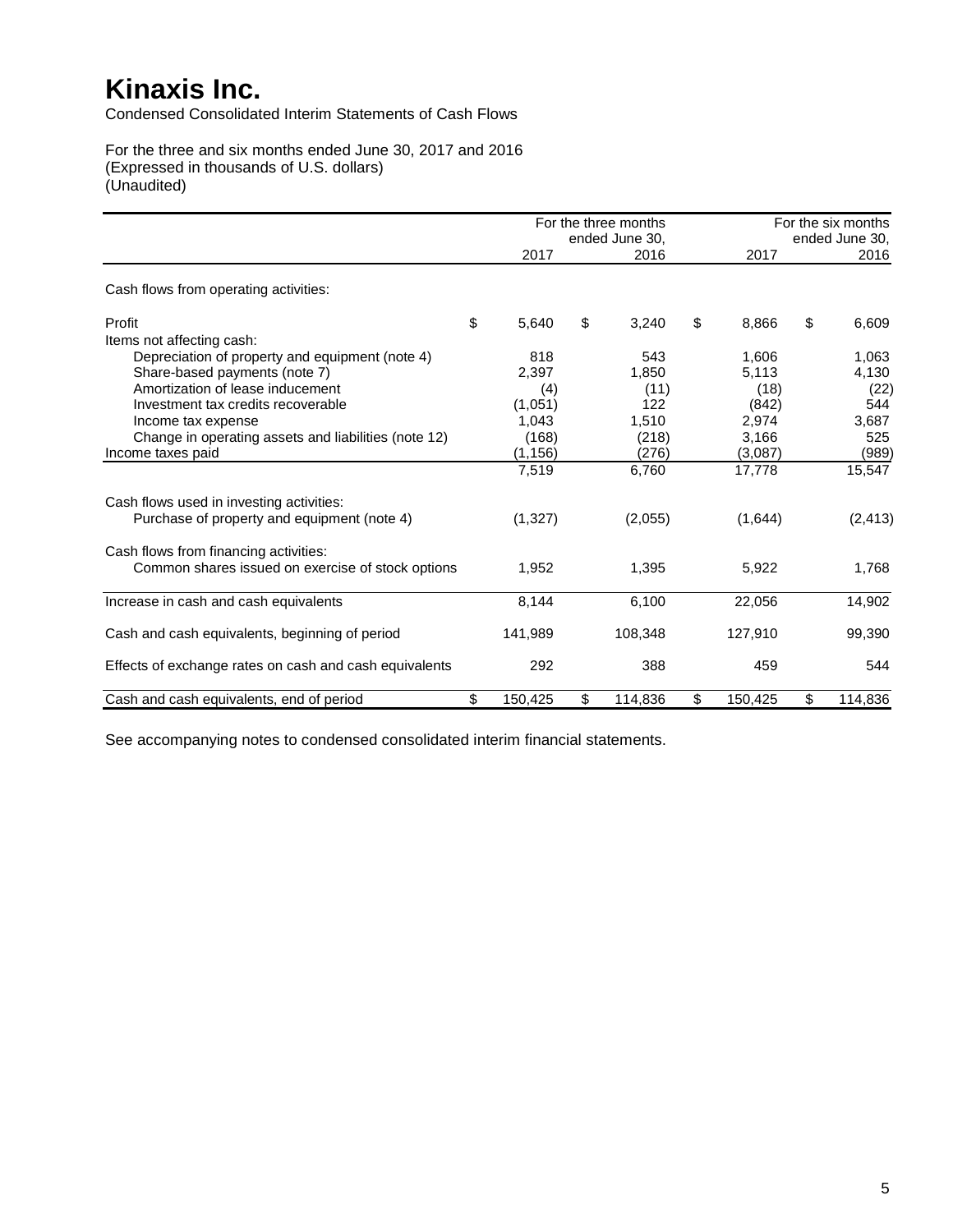Notes to Condensed Consolidated Interim Financial Statements

For the three and six months ended June 30, 2017 and 2016 (Expressed in thousands of U.S. dollars, except share and per share amounts) (Unaudited)

### **1. Corporate information:**

Kinaxis Inc. ("Kinaxis" or the "Company") is incorporated under the Canada Business Corporations Act and domiciled in Ontario, Canada. The address of the Company's registered office is 700 Silver Seven Road, Ottawa, Ontario. The consolidated financial statements of the Company as at June 30, 2017 and for the three and six months ended June 30, 2017 and 2016 comprise the Company and its subsidiaries.

Kinaxis is a leading provider of cloud-based subscription software that enables its customers to improve and accelerate analysis and decision-making across their supply chain operations. Kinaxis is a global enterprise with offices in Chicago, United States; Tokyo, Japan; Hong Kong, China; Eindhoven, The Netherlands; Seoul, South Korea; and Ottawa, Canada.

### **2. Basis of preparation:**

(a) Statement of compliance:

The unaudited condensed consolidated interim financial statements have been prepared in accordance with International Accounting Standard 34 Interim Financial Reporting as issued by the International Accounting Standards Board ("IASB"). They do not include all the information required for a complete set of financial statements prepared in accordance with International Financial Reporting Standards ("IFRS") and should be read in conjunction with the annual consolidated financial statements of the Company for the year ended December 31, 2016. However, selected explanatory notes are included to explain events and transactions that are significant to an understanding of the changes in the Company's financial position and performance since the last annual consolidated financial statements as at and for the year ended December 31, 2016.

The unaudited condensed consolidated interim financial statements were authorized for issue by the Board of Directors on August 8, 2017.

(b) Use of estimates and judgments:

In preparing these unaudited condensed consolidated interim financial statements, Management makes judgements, estimates and assumptions that affect the application of accounting policies and the reported amounts of assets and liabilities, income and expense. Actual results may differ from these estimates.

The significant judgements made by Management in applying the Company's accounting policies and the key sources of estimation uncertainty were the same as those that applied to the consolidated financial statements as at and for the year ended December 31, 2016.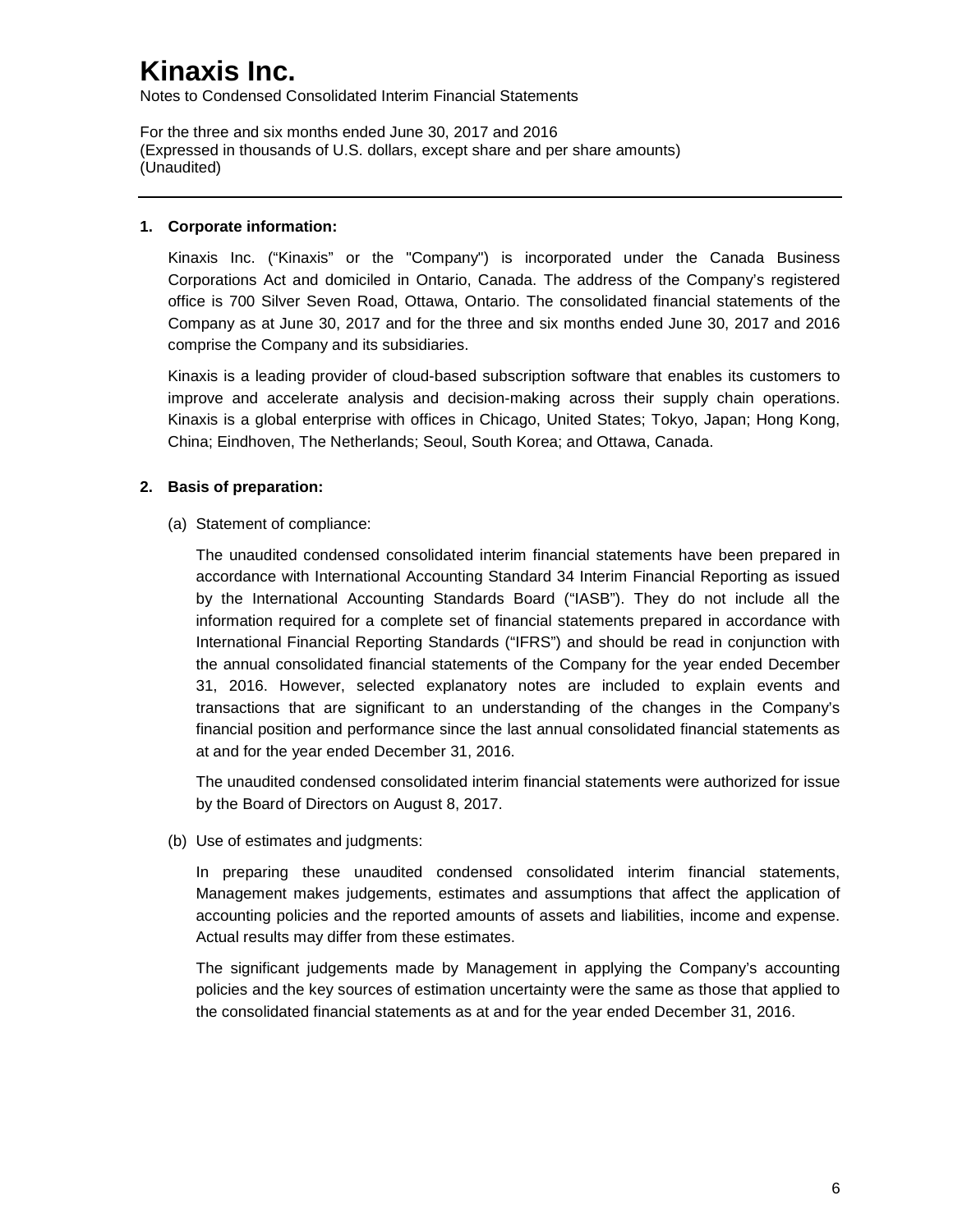Notes to Condensed Consolidated Interim Financial Statements

For the three and six months ended June 30, 2017 and 2016 (Expressed in thousands of U.S. dollars, except share and per share amounts) (Unaudited)

#### **3. Significant accounting policies:**

The accounting policies applied in these unaudited condensed consolidated interim financial statements are the same as those applied in the Company's consolidated financial statements as at and for the year ending December 31, 2016.

(a) Standards and interpretations in issue not yet adopted:

IFRS 9: Financial Instruments ("IFRS 9")

In July 2014, the IASB issued the final version of IFRS 9, bringing together the classification and measurement, impairment and hedge accounting phases of the project to replace IAS 39, Financial Instruments: Recognition and Measurement. This standard simplifies the classification of a financial asset as either at amortized cost or at fair value as opposed to the multiple classifications which were permitted under IAS 39. This standard also requires the use of a single impairment method as opposed to the multiple methods in IAS 39. The approach in IFRS 9 is based on how an entity manages its financial instruments in the context of its business model and the contractual cash flow characteristics of the financial assets. The standard also adds guidance on the classification and measurement of financial liabilities. IFRS 9 is to be applied retrospectively for annual periods beginning on or after January 1, 2018. Early application is permitted. The Company does not intend to adopt this standard early and is currently evaluating the impact of adopting this standard and accordingly cannot yet reasonably estimate its effect on the consolidated financial statements.

IFRS 15: Revenue from Contracts with Customers ("IFRS 15")

In May 2014, the IASB issued IFRS 15, with amendments in 2016, which provides a single, principles-based five-step model for revenue recognition to be applied to all customer contracts, and requires enhanced disclosures. The standard also provides guidance relating to recognition of customer contract acquisition and fulfillment costs. In April 2016, the IASB issued Clarifications to IFRS 15 in relation to the identification of performance obligations, principal versus agent considerations, as well as licensing application guidance. This standard will be effective January 1, 2018 and allows early adoption. The Company does not intend to adopt this standard early. IFRS 15 may be applied retrospectively to each prior period presented (full retrospective method) or with the cumulative effect of adoption recognized as at the date of initial application (modified retrospective method).

The Company continues its implementation plan for IFRS 15. The project plan includes developing the necessary accounting policies, estimates and judgments required to adopt IFRS 15,as well as any changes required to business processes, systems and internal controls to implement the policies and disclosures required upon adoption of IFRS 15. While the Company is continuing to assess all potential impacts of the new revenue recognition standard, the Company currently believes that the most significant impacts will relate to accounting for our on-premise, fixed term subscription arrangements, capitalization of contract acquisition costs and expanded disclosure on revenue, performance obligations and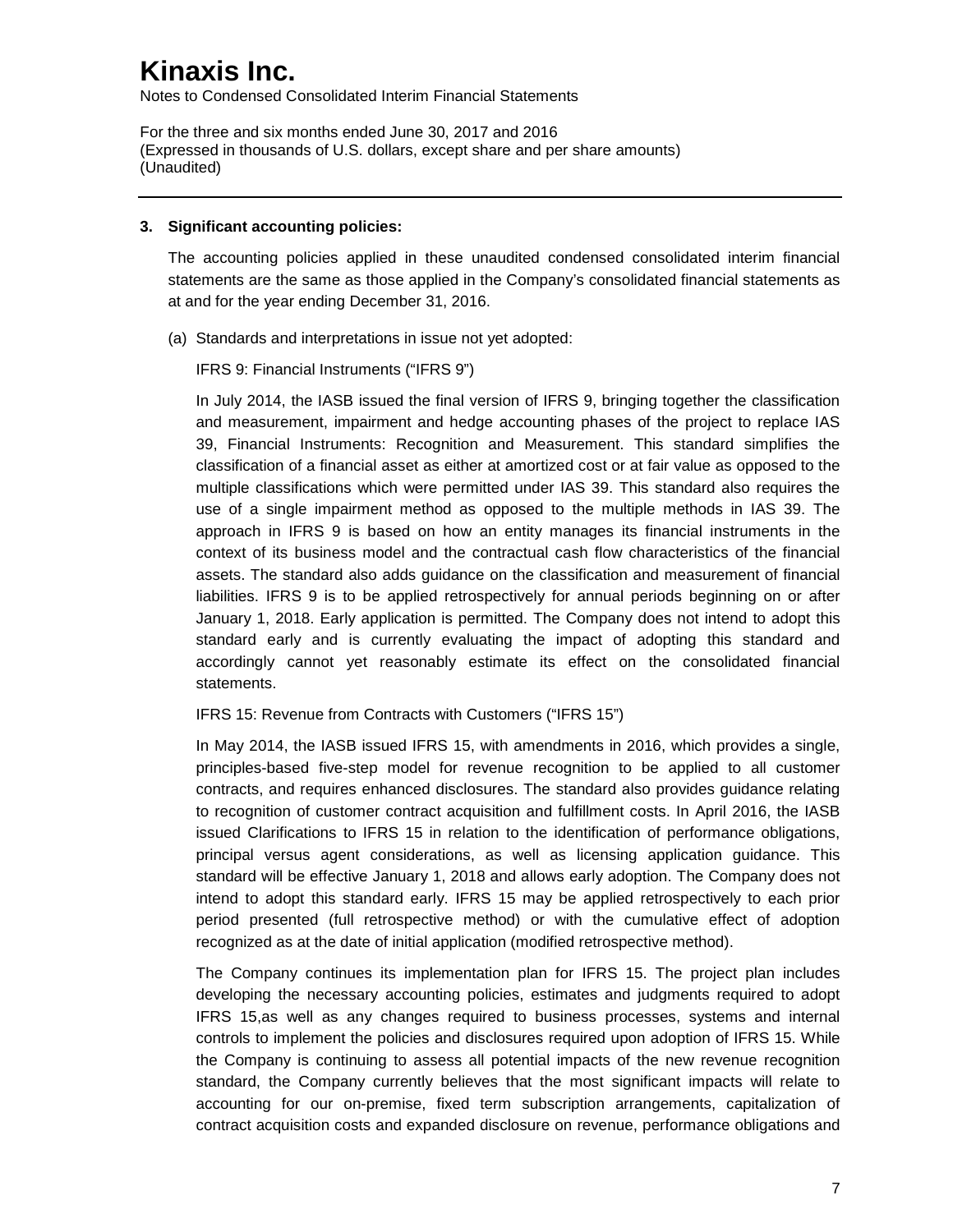Notes to Condensed Consolidated Interim Financial Statements

For the three and six months ended June 30, 2017 and 2016 (Expressed in thousands of U.S. dollars, except share and per share amounts) (Unaudited)

### **3. Significant accounting policies (continued):**

contract balances. Under current revenue recognition policies, license revenue from onpremise, fixed term subscription arrangements is deferred and recognized ratably over the contract term. Under IFRS 15, the Company expects the timing of license revenue recognition for on-premise, fixed term subscription arrangements to change. Under the Company's current accounting policies, incremental commissions paid to employees are expensed upon commencement of the related revenue. Under IFRS 15, the Company expects to capitalize and amortize certain incremental commission costs that are paid to employees. The Company is currently evaluating the impact of adopting this standard and accordingly cannot yet reasonably estimate its effect on the consolidated financial statements.

#### IFRS 16: Leases ("IFRS 16")

In January 2016, the IASB issued IFRS 16, which specifies how to recognize, measure, present and disclose leases. The standard provides a single lessee accounting model, requiring lessees to recognize assets and liabilities for all leases unless the lease term is 12 months or less or the underlying asset has a low value. Consistent with its predecessor, IAS 17, the new lease standard continues to require lessors to classify leases as operating or finance. IFRS 16 is to be applied retrospectively for annual periods beginning on or after January 1, 2019. Earlier application is permitted if IFRS 15 has also been applied. The Company does not intend to adopt this standard early. The Company is currently evaluating the impact of adopting this standard; however, it expects the adoption of this standard to increase assets and liabilities as it will be required to record a right-of-use asset and a corresponding lease liability in its financial statements.

(b) Standards and interpretations in issue:

Amendments to IAS 7: Statement of Cash Flows ("IAS 7")

In January 2016, the IASB issued amendments to IAS 7. These amendments require entities to provide disclosures that help users of the financial statements to better understand changes in liabilities that arise from financing activities, including both changes arising from cash flow and non-cash changes. These amendments became effective for annual periods beginning on or after January 1, 2017. The adoption of these amendments did not have a material impact on the consolidated financial statements.

#### Amendments to IAS 12: Income Taxes ("IAS 12")

In January 2016, the IASB issued amendments to IAS 12. The amendments clarify the accounting for deferred tax assets for unrealized losses on debt instruments measured at fair value. These amendments became effective for annual periods beginning on or after January 1, 2017. The adoption of these amendments did not have a material impact on the consolidated financial statements.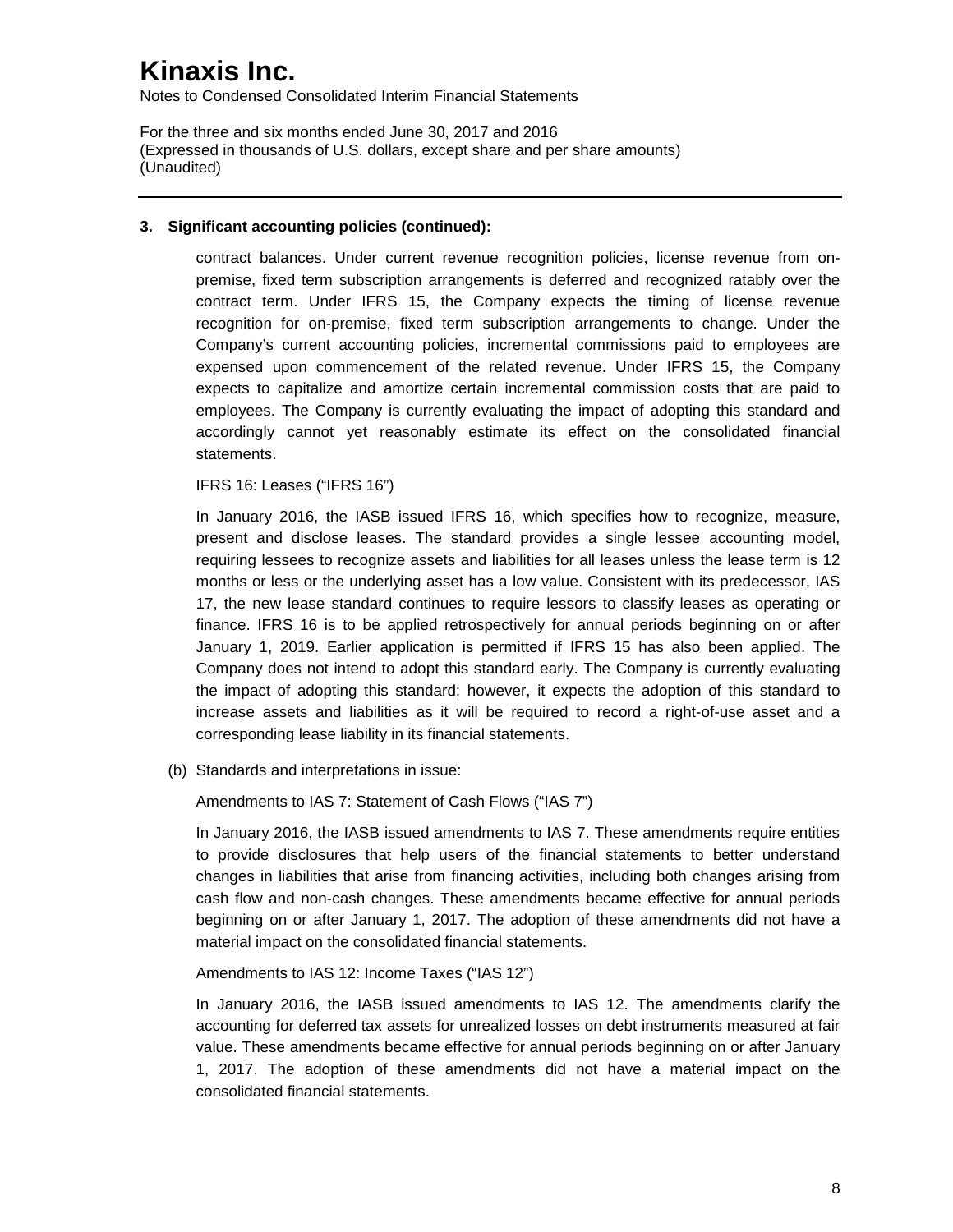Notes to Condensed Consolidated Interim Financial Statements

For the three and six months ended June 30, 2017 and 2016 (Expressed in thousands of U.S. dollars, except share and per share amounts) (Unaudited)

### **4. Property and equipment:**

The following table presents the property and equipment for the Company:

| Cost                                                  | Computer<br>equipment | Computer<br>software | Office<br>furniture and<br>equipment | Leasehold<br>improvements | Total<br>property and<br>equipment |
|-------------------------------------------------------|-----------------------|----------------------|--------------------------------------|---------------------------|------------------------------------|
| Balance, December<br>31, 2016                         | \$<br>14,505          | \$<br>803            | \$<br>129                            | \$<br>2,949               | \$<br>18,386                       |
| Additions<br>Effects of movement in<br>exchange rates | 1,393<br>85           | 15                   |                                      | 236                       | 1,644<br>85                        |
| Balance, June<br>30, 2017                             | \$<br>15,983          | \$<br>818            | \$<br>129                            | \$<br>3,185               | \$<br>20,115                       |

| Accumulated<br>depreciation                              | Computer<br>equipment | Computer<br>software | Office<br>furniture and<br>equipment | Leasehold<br>improvements | Total<br>property and<br>equipment |
|----------------------------------------------------------|-----------------------|----------------------|--------------------------------------|---------------------------|------------------------------------|
| Balance, December<br>31, 2016                            | \$<br>4.893           | \$<br>503            | \$<br>97                             | \$<br>2,241               | \$<br>7.734                        |
| Depreciation<br>Effects of movement in<br>exchange rates | 1.447<br>3            | 79                   | 9                                    | 71<br>3                   | 1,606<br>6                         |
| Balance, June<br>30, 2017                                | \$<br>6,343           | \$<br>582            | \$<br>106                            | \$<br>2,315               | \$<br>9,346                        |

| Carrying<br>value                  |  |                | Computer<br>Computer<br>software<br>equipment |            | Office<br>furniture and<br>equipment | Leasehold<br>improvements |            |    | Total<br>property and<br>equipment |
|------------------------------------|--|----------------|-----------------------------------------------|------------|--------------------------------------|---------------------------|------------|----|------------------------------------|
| December 31, 2016<br>June 30, 2017 |  | 9.612<br>9.640 | S                                             | 300<br>236 | 32<br>23                             |                           | 708<br>870 | \$ | 10,652<br>10.769                   |

There were no asset dispositions in the six months ended June 30, 2017 (year ended December 31, 2016 – none).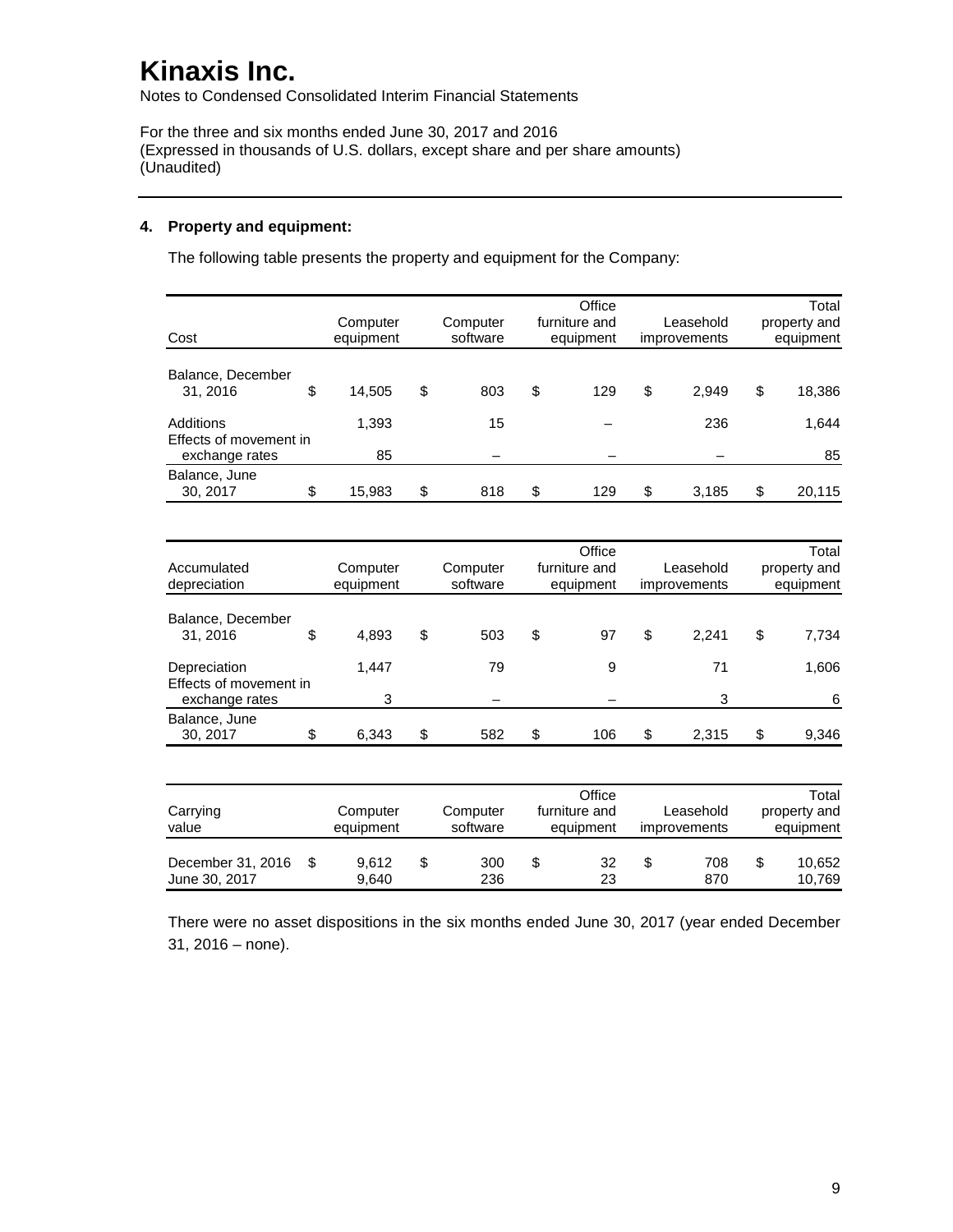Notes to Condensed Consolidated Interim Financial Statements

For the three and six months ended June 30, 2017 and 2016 (Expressed in thousands of U.S. dollars, except share and per share amounts) (Unaudited)

### **4. Property and equipment (continued):**

The following table presents the depreciation expense by function for the three and six months ended June 30:

|                                                                                                    |                  |   | For the three months<br>ended June 30, | For the six months<br>ended June 30, |    |                       |  |
|----------------------------------------------------------------------------------------------------|------------------|---|----------------------------------------|--------------------------------------|----|-----------------------|--|
|                                                                                                    | 2017             |   | 2016                                   | 2017                                 |    | 2016                  |  |
| Cost of revenue<br>Selling and marketing<br>Research and development<br>General and administrative | 607<br>142<br>68 | S | 393<br>101<br>48                       | \$<br>1,191<br>276<br>137            | \$ | 774<br>2<br>193<br>94 |  |
|                                                                                                    | 818              | S | 543                                    | 1.606                                |    | ,063                  |  |

### **5. Trade and other receivables:**

The following table presents the trade and other receivables for the Company:

|                                    | June 30,<br>2017      | December 31,<br>2016  |
|------------------------------------|-----------------------|-----------------------|
| Trade accounts receivable<br>Other | \$<br>19,216<br>3,203 | \$<br>20,362<br>3,696 |
| Allowance for doubtful accounts    | 22,419<br>(491)       | 24,058<br>(238)       |
|                                    | \$<br>21,928          | 23,820                |

There have been no balances written off for the six months ended June 30, 2017 or the year ended December 31, 2016.

#### **6. Trade payables and accrued liabilities:**

The following table presents the trade payables and accrued liabilities for the Company:

|                                                                       | June 30,<br>2017              | December 31,<br>2016          |
|-----------------------------------------------------------------------|-------------------------------|-------------------------------|
| Trade accounts payable<br><b>Accrued liabilities</b><br>Taxes payable | \$<br>2,530<br>4,587<br>2,562 | \$<br>2,201<br>5,832<br>2,462 |
|                                                                       | \$<br>9.679                   | 10,495                        |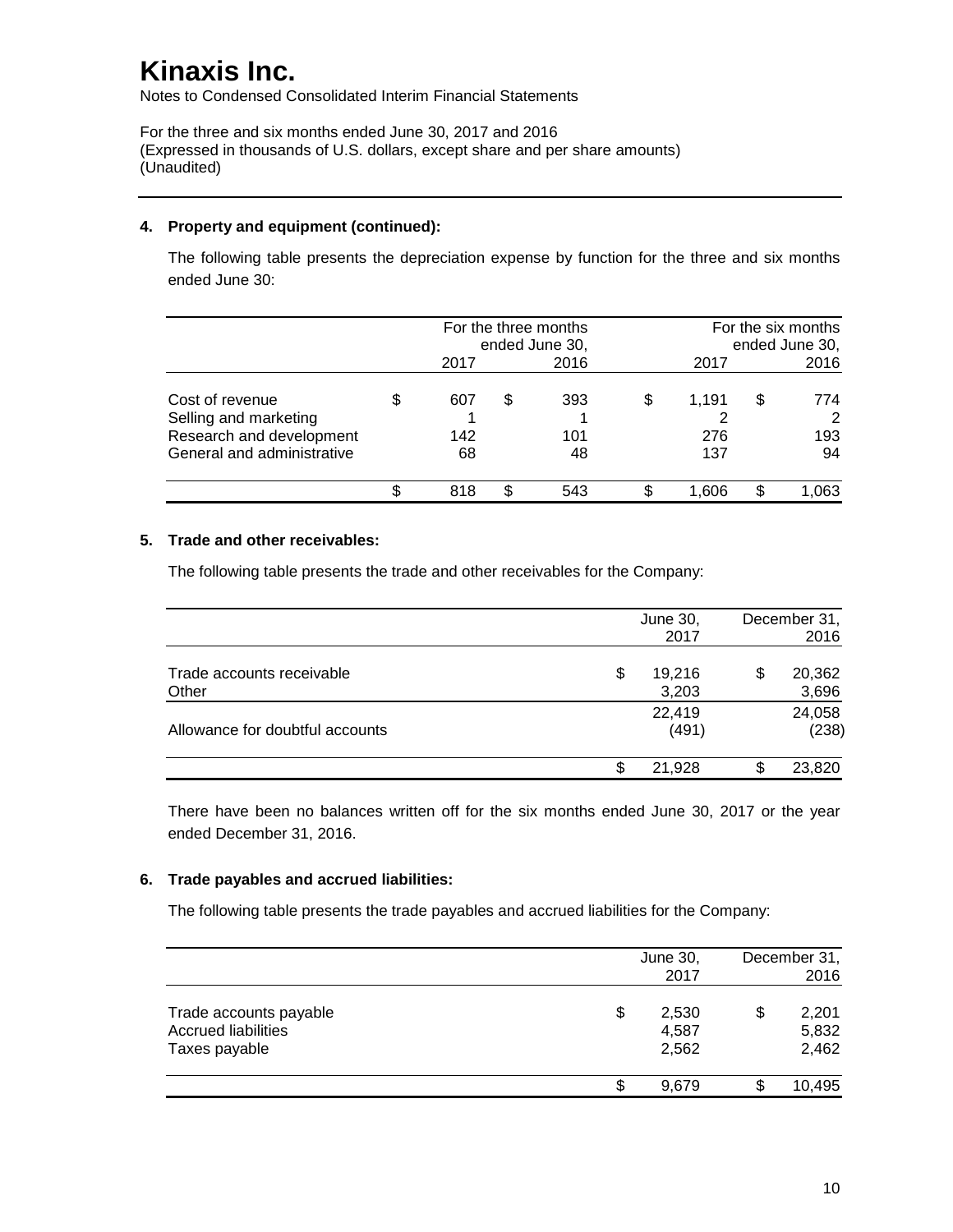Notes to Condensed Consolidated Interim Financial Statements

For the three and six months ended June 30, 2017 and 2016 (Expressed in thousands of U.S. dollars, except share and per share amounts) (Unaudited)

### **7. Share capital:**

#### *Authorized*

The Company is authorized to issue an unlimited number of Common Shares.

*Issued*

|                                         |               | Common shares |         |
|-----------------------------------------|---------------|---------------|---------|
|                                         | <b>Shares</b> |               | Amount  |
|                                         |               |               |         |
| Shares outstanding at December 31, 2015 | 24,420,004    | \$            | 90,808  |
| Shares issued from exercised options    | 260,230       |               | 2,614   |
| Shares outstanding at June 30, 2016     | 24,680,234    | \$            | 93,422  |
|                                         |               |               |         |
| Shares outstanding at December 31, 2016 | 24,940,114    | \$            | 97,164  |
| Shares issued from exercised options    | 465,030       |               | 8,360   |
| Shares outstanding at June 30, 2017     | 25,405,144    | \$            | 105,524 |

#### *Stock options plans*

A summary of the status of the plans is as follows:

|                                       | Six months ended |               |                                  |               | Year ended        |                                  |  |
|---------------------------------------|------------------|---------------|----------------------------------|---------------|-------------------|----------------------------------|--|
|                                       |                  | June 30, 2017 |                                  |               | December 31, 2016 |                                  |  |
|                                       |                  |               | Weighted                         |               |                   | Weighted                         |  |
|                                       |                  | average       |                                  |               |                   |                                  |  |
|                                       | <b>Shares</b>    |               | exercise price<br>(U.S. dollars) | <b>Shares</b> |                   | exercise price<br>(U.S. dollars) |  |
| Options outstanding,                  |                  |               |                                  |               |                   |                                  |  |
| beginning of period                   | 2,459,872        | \$            | 21.42                            | 2,571,206     | \$                | 15.62                            |  |
| Granted                               | 217,500          |               | 56.35                            | 336,000       |                   | 44.64                            |  |
| Exercised                             | (465,030)        |               | 12.74                            | (435,334)     |                   | 7.53                             |  |
| Forfeited                             | (194, 563)       |               | 28.44                            | (12,000)      |                   | 13.20                            |  |
| Options outstanding,<br>end of period | 2,017,779        | \$            | 27.36                            | 2,459,872     | S                 | 21.42                            |  |
| Options exercisable,                  |                  |               |                                  |               |                   |                                  |  |
| end of period                         | 689,779          | \$            | 10.56                            | 926,372       | \$                | 11.16                            |  |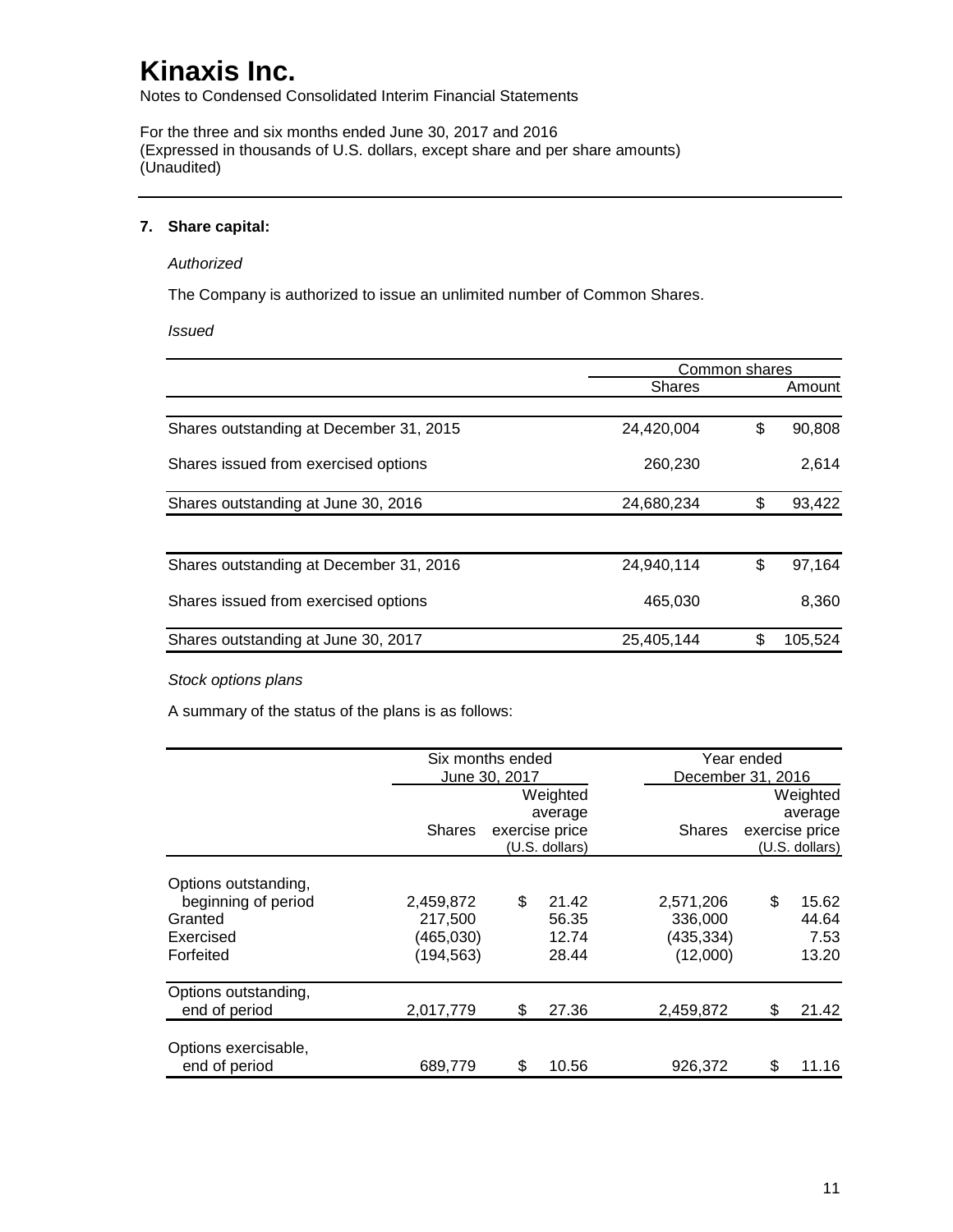Notes to Condensed Consolidated Interim Financial Statements

For the three and six months ended June 30, 2017 and 2016 (Expressed in thousands of U.S. dollars, except share and per share amounts) (Unaudited)

### **7. Share capital (continued):**

*Stock options plans (continued)*

The following table summarizes information about stock options outstanding at June 30, 2017:

|                    | Options outstanding |             |             | Options exercisable |             |
|--------------------|---------------------|-------------|-------------|---------------------|-------------|
|                    |                     | Weighted    |             |                     |             |
|                    |                     | average     | Weighted    |                     | Weighted    |
| Range              | Number              | remaining   | average     | Number              | average     |
| of exercise        | outstanding         | contractual | exercise    | exercisable         | exercise    |
| prices             | at 06/30/17         | life        | price       | at 06/30/17         | price       |
|                    |                     |             |             |                     |             |
| \$<br>1.45 to 3.20 | 310,454             | 4.24        | \$<br>1.89  | 310,454             | \$<br>1.89  |
| 6.60 to 9.80       | 387,450             | 6.58        | 9.59        | 242,450             | 9.72        |
| 10.00 to 14.50     | 91,250              | 7.26        | 12.98       | 8.750               | 13.42       |
| 19.50 to 24.50     | 113,750             | 7.79        | 21.41       | 11,250              | 20.96       |
| 29.00 to 30.50     | 92,500              | 8.34        | 29.75       | 17.500              | 29.77       |
| 34,50 to 35,50     | 508,875             | 8.48        | 34.92       | 99.375              | 34.92       |
| 46.50 to 50.50     | 296,000             | 9.15        | 47.57       |                     |             |
| 58.00 to 59.00     | 217,500             | 9.68        | 58.27       |                     |             |
|                    | 2,017,779           | 7.59        | \$<br>27.36 | 689,779             | \$<br>10.56 |

The Company has outstanding stock options issued under its 2010 and 2012 stock option plans. No further options may be granted under the 2010 and 2012 stock option plans. In June 2017, the Company adopted a new Canadian Resident Plan and a new Non-Canadian Resident Plan. There is an aggregate of 2,300,000 stock options available for grant under these plans. No grants have been made under these new plans. Stock options granted under the new plans will have an exercise price equal to or greater than the stock's TSX price at the date of grant as determined by the Board of Directors and the maximum term of these options will be five years. Options are granted periodically and typically vest over four years.

During the six months ended June 30, 2017, the Company granted 217,500 (year ended December 31, 2016 – 336,000) options and recorded share-based compensation expense for the six months ended June 30, 2017 of \$3,343 (six months ended June 30, 2016  $-$  \$2,934) related to the vesting of options granted in 2017 and previous years. The per share weighted-average fair value of stock options granted during the six months ended June 30, 2017 was \$18.61 (year ended December 31, 2016 – \$14.14) on the date of grant using the Black Scholes option-pricing model with the following weighted-average assumptions: exercise price is equal to the price of the underlying share, expected dividend yield of 0%, risk-free interest rate of 1.90% (year ended December 31, 2016 – 1.16%), an expected life of 3 to 6 years (year ended December 31, 2016 – 3 to 6 years), and estimated volatility of 42% (year ended December 31, 2016 – 41%). Volatility is estimated by benchmarking to comparable publicly traded companies operating in a similar market segment. The forfeiture rate was estimated at 10% (year ended December 31, 2016 – 10%). The forfeiture rate is estimated based upon an analysis of actual forfeitures.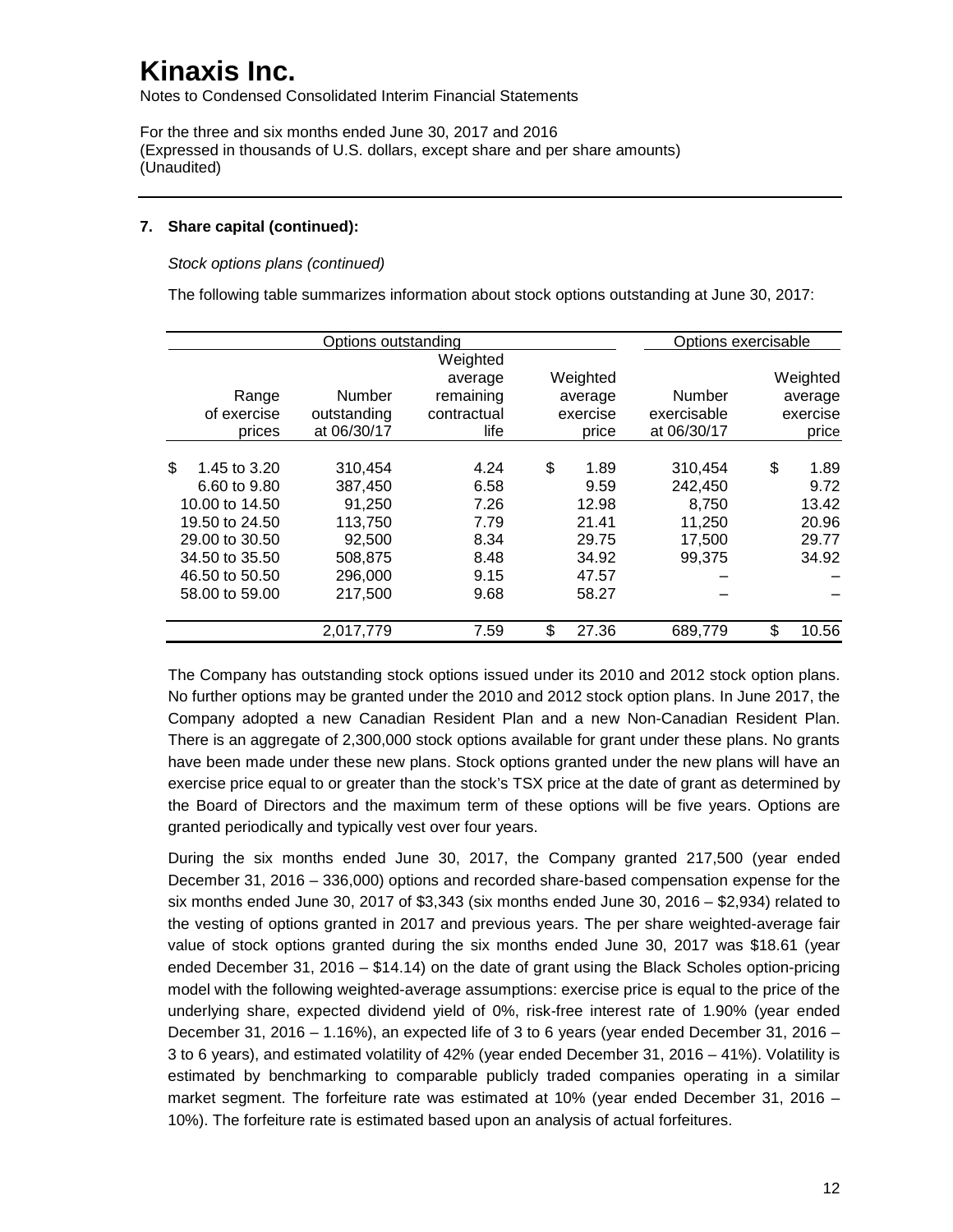Notes to Condensed Consolidated Interim Financial Statements

For the three and six months ended June 30, 2017 and 2016 (Expressed in thousands of U.S. dollars, except share and per share amounts) (Unaudited)

### **7. Share capital (continued):**

#### *Share Unit Plan*

At June 30, 2017, there were 426,133 share units available for grant under the Plan. During the six months ended June 30, 2017, the Company granted 45,500 (year ended December 31, 2016 – 58,588) restricted share units ("RSU") and 16,197 were forfeited (year ended December 31, 2016 – nil). There were 100,031 (year ended December 31, 2016 – 70,728) RSUs outstanding at June 30, 2017. Each RSU entitles the participant to receive one Common Share. The RSUs vest based over time in three equal annual tranches. The fair value of the RSUs granted during the six months ended June 30, 2017 was \$55.71 (year ended December 31, 2016 – \$25.27) per unit using the fair value of a Common Share at time of grant. The Company recorded share-based compensation expense for the six months ended June 30, 2017 of \$870 (six months ended June 30, 2016 – \$701) related to the RSUs.

During the six months ended June 30, 2017, the Company granted 16,194 (year ended December 31, 2016 – 19,585) deferred share units ("DSU"). There were 37,862 (year ended December 31, 2016 – 21,668) DSUs outstanding at June 30, 2017. Each DSU entitles the participant to receive one Common Share. The DSUs vest immediately as the participants are entitled to the shares upon termination of their service. The fair value of the DSUs granted was \$55.71 (year ended December 31, 2016 – \$25.27) per unit using the fair value of a Common Share at time of grant. The Company recorded share-based compensation expense for the six months ended June 30, 2017 of \$900 (six months ended June 30, 2016  $-$  \$495) related to the DSUs.

|                            |                |    | For the three months |   |                | For the six months |       |  |  |
|----------------------------|----------------|----|----------------------|---|----------------|--------------------|-------|--|--|
|                            | ended June 30, |    |                      |   | ended June 30, |                    |       |  |  |
|                            | 2017           |    | 2016                 |   | 2017           |                    | 2016  |  |  |
| Cost of revenue            | \$<br>325      | \$ | 273                  | S | 646            | \$                 | 545   |  |  |
| Selling and marketing      | 739            |    | 374                  |   | 1,202          |                    | 717   |  |  |
| Research and development   | 287            |    | 274                  |   | 573            |                    | 594   |  |  |
| General and administrative | 1,046          |    | 929                  |   | 2,692          |                    | 2,274 |  |  |
|                            | 2.397          | \$ | 1.850                |   | 5.113          | S                  | 4,130 |  |  |

The following table presents the share-based payments expense by function for the three and six months ended June 30: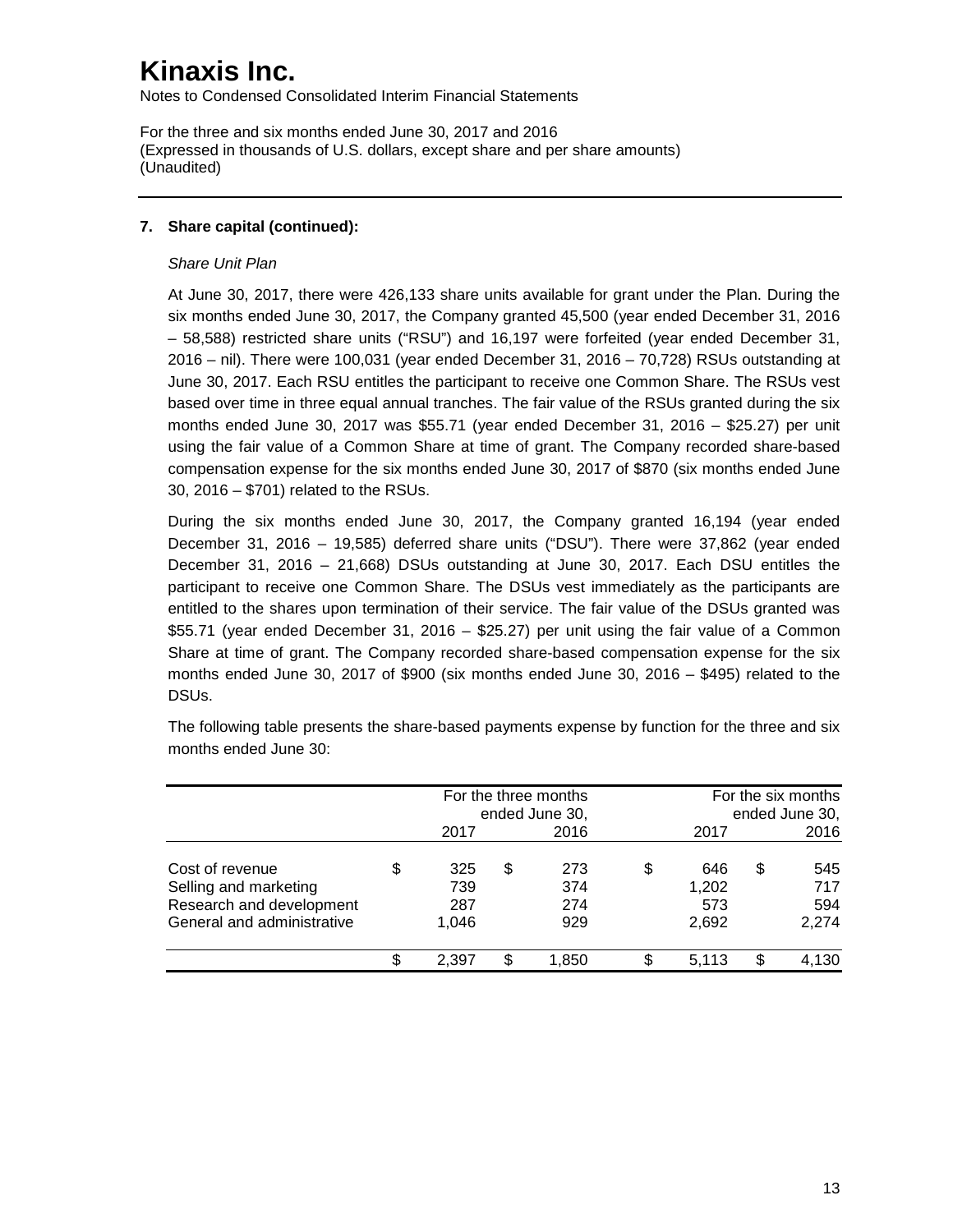Notes to Condensed Consolidated Interim Financial Statements

For the three and six months ended June 30, 2017 and 2016 (Expressed in thousands of U.S. dollars, except share and per share amounts) (Unaudited)

### **8. Earnings per share:**

The following table summarizes the calculation of the weighted average number of basic and diluted common shares for the three and six months ended June 30:

|                                                                                       |                      | For the three months<br>ended June 30, |                     | For the six months<br>ended June 30, |  |  |
|---------------------------------------------------------------------------------------|----------------------|----------------------------------------|---------------------|--------------------------------------|--|--|
|                                                                                       | 2017                 | 2016                                   | 2017                | 2016                                 |  |  |
| <b>Issued Common Shares</b><br>at beginning of period<br>Effect of shares issued from | 25,288,260           | 24,476,542                             | 24,940,114          | 24,420,004                           |  |  |
| exercise of options                                                                   | 43,262               | 94,051                                 | 248,198             | 88,107                               |  |  |
| Weighted average number<br>of basic Common<br>Shares at June 30                       | 25,331,522           | 24,570,593                             | 25,188,312          | 24,508,111                           |  |  |
| Effect of share options<br>on issue<br>Effect of share units<br>on issue              | 1,091,873<br>100,354 | 1,194,848<br>134,587                   | 1,148,736<br>90,547 | 1,183,517<br>133,662                 |  |  |
| Weighted average number<br>of diluted Common Shares                                   | 26,523,749           | 25,900,028                             | 26,427,595          | 25,825,290                           |  |  |

For the three and six months ended June 30, 2017, 217,500 and 513,500 (three and six months ended June 30, 2016 – 746,000 and 825,000) options were excluded from the weighted average number of diluted common shares as their effect would have been anti-dilutive.

### **9. Revenue:**

The following table presents the revenue of the Company for the three and six months ended June 30:

|                                                                  |    |                        | For the three months<br>ended June 30, |                        |    | For the six months<br>ended June 30, |    |                         |  |
|------------------------------------------------------------------|----|------------------------|----------------------------------------|------------------------|----|--------------------------------------|----|-------------------------|--|
|                                                                  |    | 2017                   |                                        | 2016                   |    | 2017                                 |    | 2016                    |  |
| Subscription<br>Professional services<br>Maintenance and support | \$ | 24,202<br>8,395<br>269 | S                                      | 19,935<br>8,538<br>261 | \$ | 48,056<br>16,836<br>516              | \$ | 38,425<br>16,842<br>499 |  |
|                                                                  | S  | 32,866                 | S                                      | 28.734                 |    | 65.408                               | \$ | 55,766                  |  |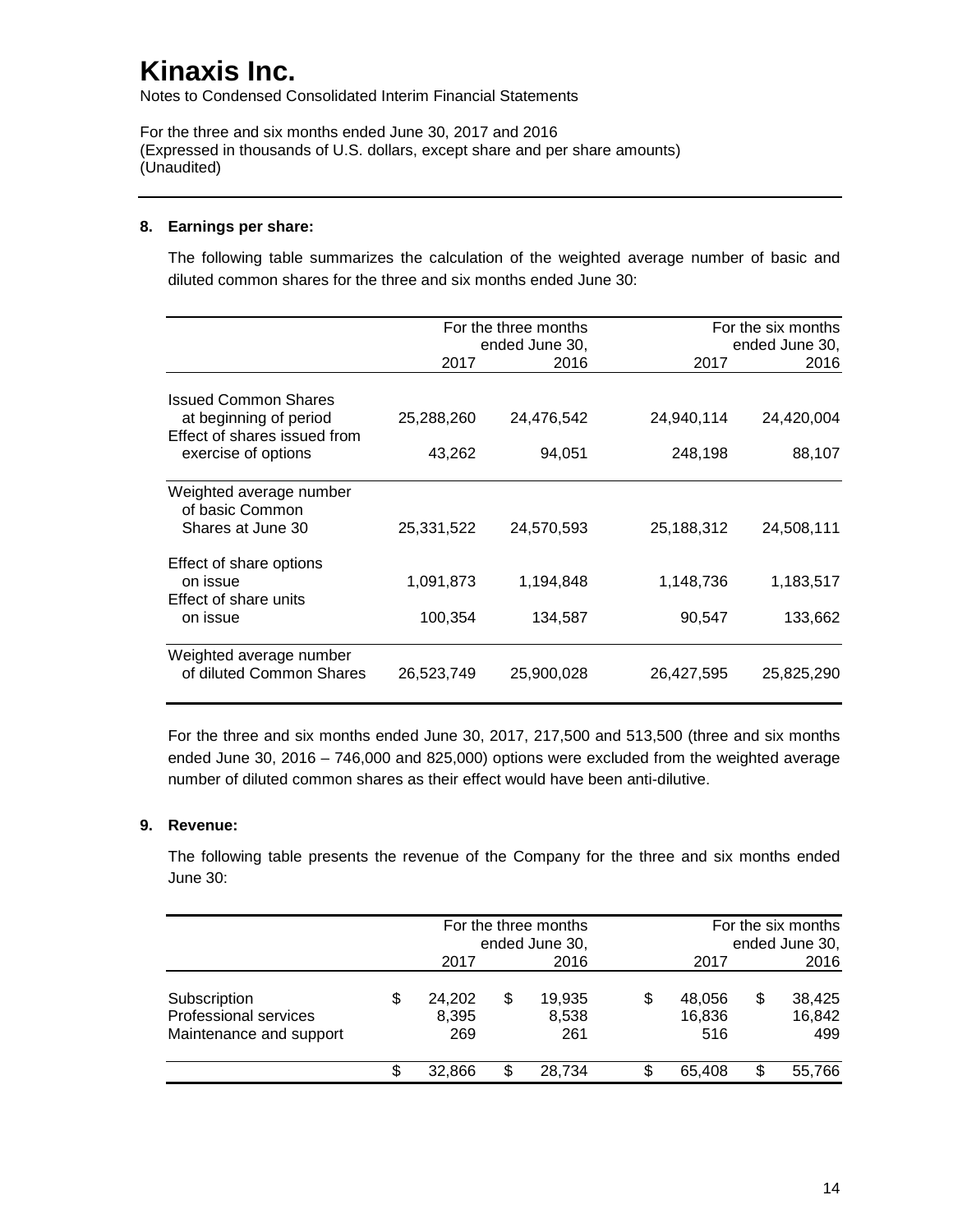Notes to Condensed Consolidated Interim Financial Statements

For the three and six months ended June 30, 2017 and 2016 (Expressed in thousands of U.S. dollars, except share and per share amounts) (Unaudited)

#### **10. Research and development:**

The following table presents the research and development expenses of the Company for the three and six months ended June 30:

|                                                                |    |                | For the three months<br>ended June 30, |                | For the six months<br>ended June 30, |   |                 |
|----------------------------------------------------------------|----|----------------|----------------------------------------|----------------|--------------------------------------|---|-----------------|
|                                                                |    | 2017           |                                        | 2016           | 2017                                 |   | 2016            |
| Research and development<br>expenses<br>Investment tax credits | \$ | 6,422<br>(548) | S                                      | 5,238<br>(502) | \$<br>12.981<br>(884)                | S | 10,314<br>(841) |
|                                                                | S  | 5.874          |                                        | 4.736          | 12.097                               | S | 9.473           |

### **11. Income tax expense:**

The Company's consolidated effective tax rate for the six months ended June 30, 2017 was 25% (six months ended June 30, 2016 – 36%). The decrease in effective tax rate was mainly due to one-time adjustments to filed positions and estimates included in tax provisions, as well as foreign exchange losses incurred upon converting results to Canadian dollars for Canadian tax purposes.

### **12. Statement of cash flow:**

Changes in operating assets and liabilities:

|                                                                                                                        | For the three months<br>ended June 30, |    |                  | For the six months<br>ended June 30, |    |                            |
|------------------------------------------------------------------------------------------------------------------------|----------------------------------------|----|------------------|--------------------------------------|----|----------------------------|
|                                                                                                                        | 2017                                   |    | 2016             | 2017                                 |    | 2016                       |
| Trade and other receivables<br>S<br>Investment tax credit receivable<br>Prepaid expenses<br>Trade payables and accrued | 5,455<br>1,593<br>429                  | \$ | 280<br>(904)     | \$<br>1,909<br>1,583<br>233          | \$ | 2,121<br>(111)<br>(1, 478) |
| liabilities<br>Deferred revenue                                                                                        | (937)<br>(6,708)                       |    | 3,343<br>(2,937) | (1, 188)<br>629                      |    | 521<br>(528)               |
| \$                                                                                                                     | (168)                                  | \$ | (218)            | 3,166                                | \$ | 525                        |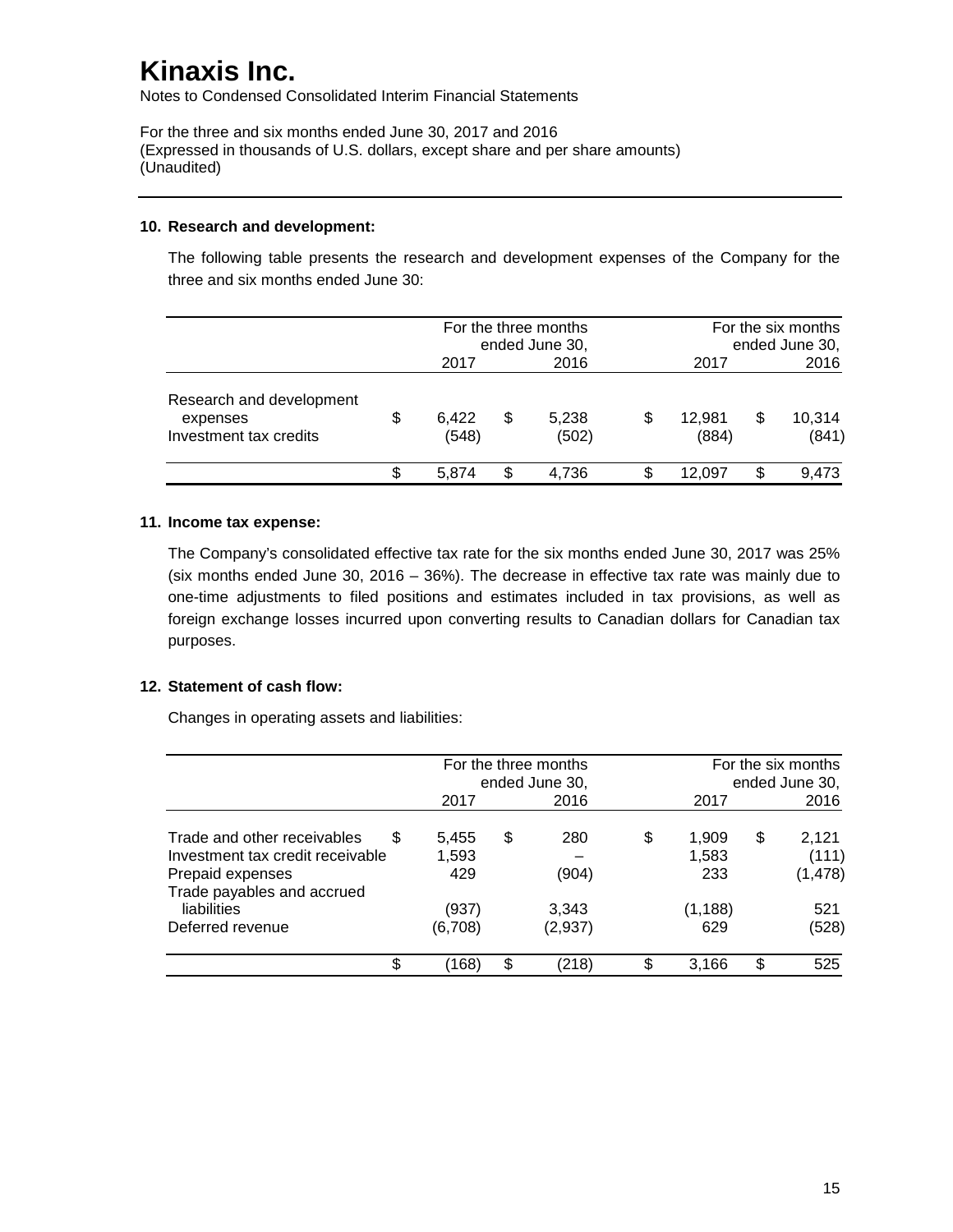Notes to Condensed Consolidated Interim Financial Statements

For the three and six months ended June 30, 2017 and 2016 (Expressed in thousands of U.S. dollars, except share and per share amounts) (Unaudited)

#### **13. Financial instruments:**

(a) Fair value of financial instruments:

The fair value of financial assets and liabilities, together with their carrying amounts are as follows:

|                                                                                                                                                              |                   |    | June 30, 2017     |    |                            | December 31, 2016 |                            |
|--------------------------------------------------------------------------------------------------------------------------------------------------------------|-------------------|----|-------------------|----|----------------------------|-------------------|----------------------------|
|                                                                                                                                                              | Carrying          |    | Fair              |    | Carrying                   |                   | Fair                       |
| <b>Financial assets</b>                                                                                                                                      | value             |    | value             |    | value                      |                   | value                      |
| Loans and receivables,<br>measured at amortized cost:<br>\$<br>Cash and cash equivalents<br>Trade and other receivables<br>Investment tax credits receivable | 150,425<br>21,928 | S  | 150,425<br>21,928 | S  | 127,910<br>23,820<br>1,583 | S                 | 127,910<br>23,820<br>1,583 |
| \$                                                                                                                                                           | 172,353           | \$ | 172,353           | \$ | 153,313                    | S                 | 153,313                    |
|                                                                                                                                                              |                   |    |                   |    |                            |                   |                            |

|             |   |       |    |          | December 31, 2016 |        |
|-------------|---|-------|----|----------|-------------------|--------|
| Carrying    |   | Fair  |    | Carrying |                   | Fair   |
| value       |   | value |    | value    |                   | value  |
| \$<br>9.679 | S | 9.679 | S  | 10.495   | S                 | 10.495 |
| \$<br>9.679 | S | 9,679 | \$ | 10.495   |                   | 10,495 |
|             |   |       |    |          |                   |        |

#### (b) Credit risk:

The maximum exposure to credit risk for net trade receivables by geographic region was as follows:

|                                                 | June 30,<br>2017      | December 31,<br>2016         |
|-------------------------------------------------|-----------------------|------------------------------|
| <b>United States</b><br>Canada<br>Other foreign | \$<br>15,883<br>2,842 | \$<br>17,969<br>1,164<br>991 |
|                                                 | 18,725                | 20,124                       |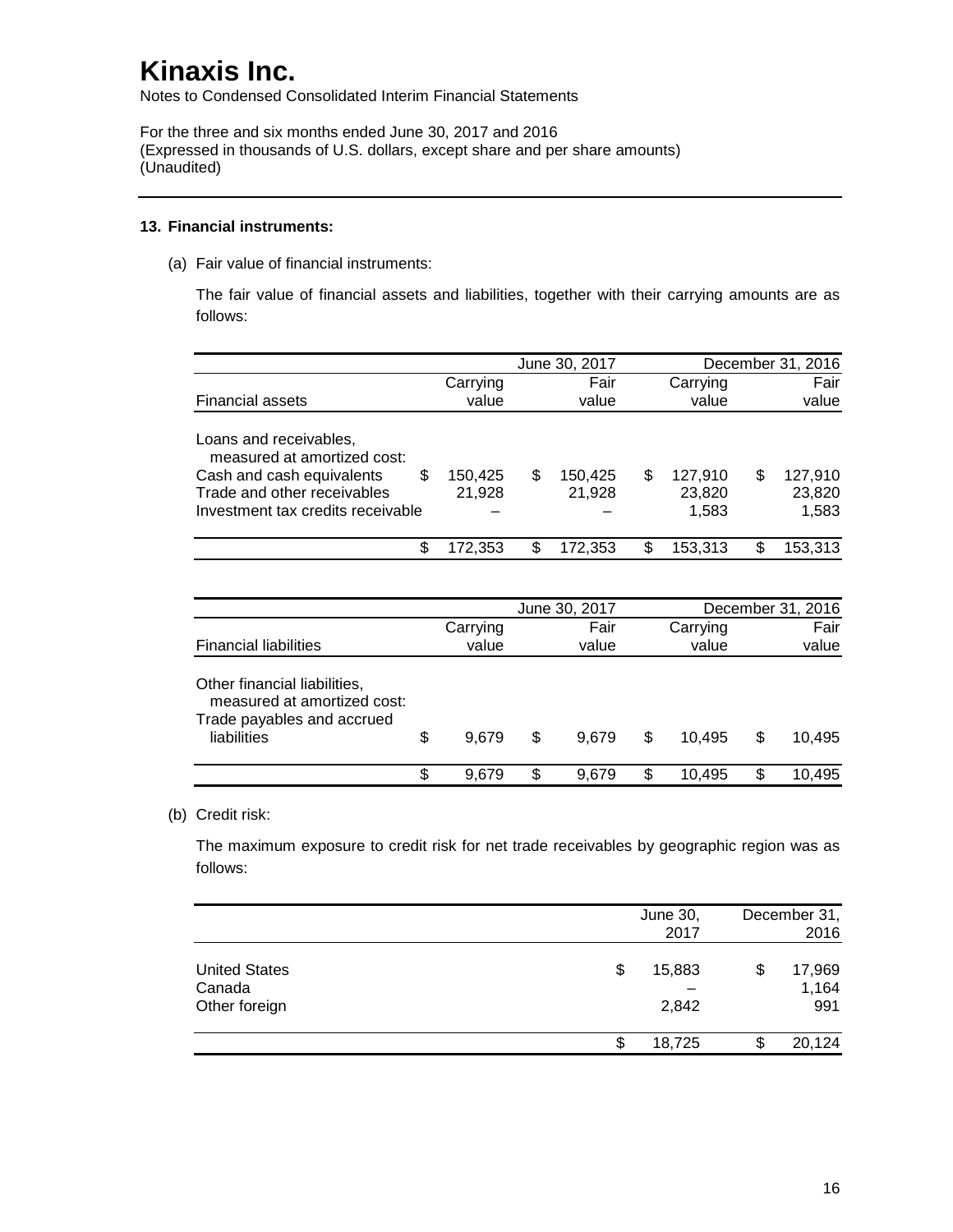Notes to Condensed Consolidated Interim Financial Statements

For the three and six months ended June 30, 2017 and 2016 (Expressed in thousands of U.S. dollars, except share and per share amounts) (Unaudited)

### **13. Financial instruments (continued):**

(b) Credit risk (continued):

The aging of the net trade receivables at the reporting date was as follows:

|                                                                      |    | June 30,<br>2017      |    | December 31,<br>2016  |
|----------------------------------------------------------------------|----|-----------------------|----|-----------------------|
| Current                                                              | \$ | 11,134                | \$ | 11,806                |
| Past due:<br>$0 - 30$ days<br>$31 - 60$ days<br>Greater than 60 days |    | 4,586<br>2,668<br>337 |    | 5,746<br>1,603<br>969 |
|                                                                      | S  | 18,725                | S  | 20,124                |

At June 30, 2017, one customer accounted for greater than 10% of total trade receivables (December 31, 2016 – two customers). For the three and six months ended June 30, 2017 one customer accounted for greater than 10% of revenue (2016 – one customer).

### **14. Segmented information:**

The Company's Chief Executive Officer ("CEO") has been identified as the chief operating decision maker. The CEO evaluates the performance of the Company and allocates resources based on the information provided by the Company's internal management system at a consolidated level. The Company has determined that it has only one operating segment.

### *Geographic information*

Revenue from external customers is attributed to geographic areas based on the location of the contracting customers. External revenue on a geographic basis for the three and six months ending June 30 is as follows:

|                                                  |    |                               | For the three months<br>ended June 30, |                                 |    | For the six months<br>ended June 30, |    |                                   |
|--------------------------------------------------|----|-------------------------------|----------------------------------------|---------------------------------|----|--------------------------------------|----|-----------------------------------|
|                                                  |    | 2017                          |                                        | 2016                            |    | 2017                                 |    | 2016                              |
| <b>United States</b><br>Asia<br>Europe<br>Canada | \$ | 29,127<br>2,241<br>914<br>584 | \$                                     | 24,805<br>1,686<br>665<br>1,578 | \$ | 57,180<br>5,419<br>1,551<br>1,258    | \$ | 48,275<br>2,911<br>1,360<br>3,220 |
|                                                  | S. | 32,866                        | \$                                     | 28,734                          | \$ | 65,408                               | \$ | 55,766                            |